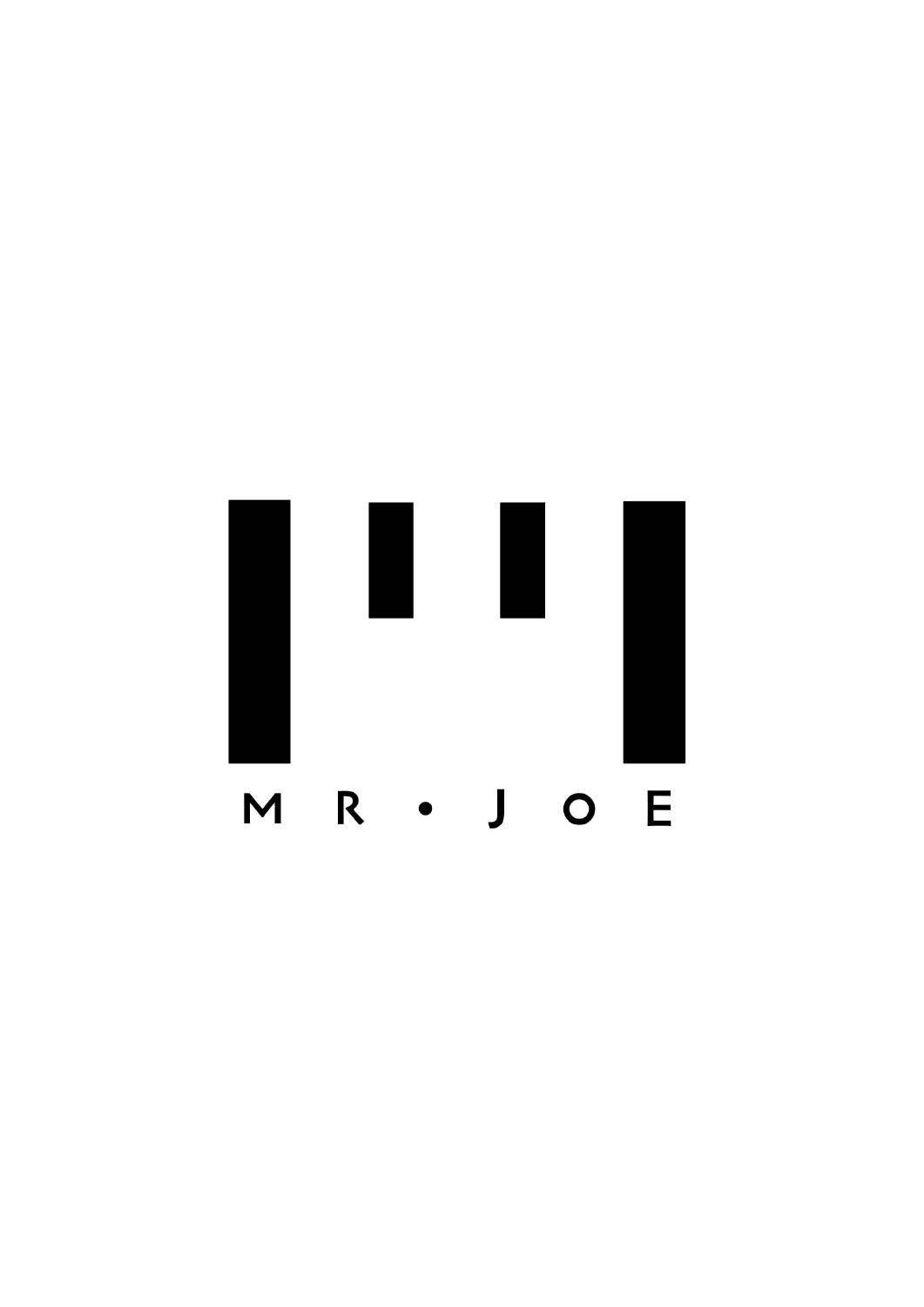### **Cocktails**

| Pi <b>ñ</b> a Colada<br>Malibu, pineapple juice, coconut<br>Yuzu Sour<br>Whisky, Yuzu & egg white<br>Strawberry Shake<br>Gin, orgeat, egg white, Red Vermouth<br>Sake Mojito<br>Gunmai Ginjo, mint, lime & soda<br>Wafu Old Fashion<br>21<br>Iwai Whisky, Umeshu, Midori, Sansho<br>Pink Cosmo<br>Silver Tequila, cranberry juice, citrus, Cointreau<br>Tommy's Margarita<br>Espolon Tequila, lime juice, agava, chilli | Negroni<br>Gin, Campari, Red Vermouth | 19 |
|-------------------------------------------------------------------------------------------------------------------------------------------------------------------------------------------------------------------------------------------------------------------------------------------------------------------------------------------------------------------------------------------------------------------------|---------------------------------------|----|
|                                                                                                                                                                                                                                                                                                                                                                                                                         |                                       | 17 |
|                                                                                                                                                                                                                                                                                                                                                                                                                         |                                       | 19 |
|                                                                                                                                                                                                                                                                                                                                                                                                                         |                                       | 19 |
|                                                                                                                                                                                                                                                                                                                                                                                                                         |                                       | 19 |
|                                                                                                                                                                                                                                                                                                                                                                                                                         |                                       |    |
|                                                                                                                                                                                                                                                                                                                                                                                                                         |                                       | 15 |
|                                                                                                                                                                                                                                                                                                                                                                                                                         |                                       | 19 |

Name your favourite classics, we will try to make for you :D

#### **Beer & Cider**

| Napoleon cider (apple/ pear 330 ml /Louis' hard cider 355 ml) | 9.5 |
|---------------------------------------------------------------|-----|
| Suntory premium (on tap) 375ml                                | 12  |
| Asahi dry 330ml (bottle)                                      |     |
| Local Beer Co Summer Ale/XPA/IPA                              | 10  |
| Lemon Meringue Cream Sour, Sailors Grave Brewing Gippsland    | 9.5 |
| Down She Goes, Sailors Grave Brewing Gippsland                | 9.5 |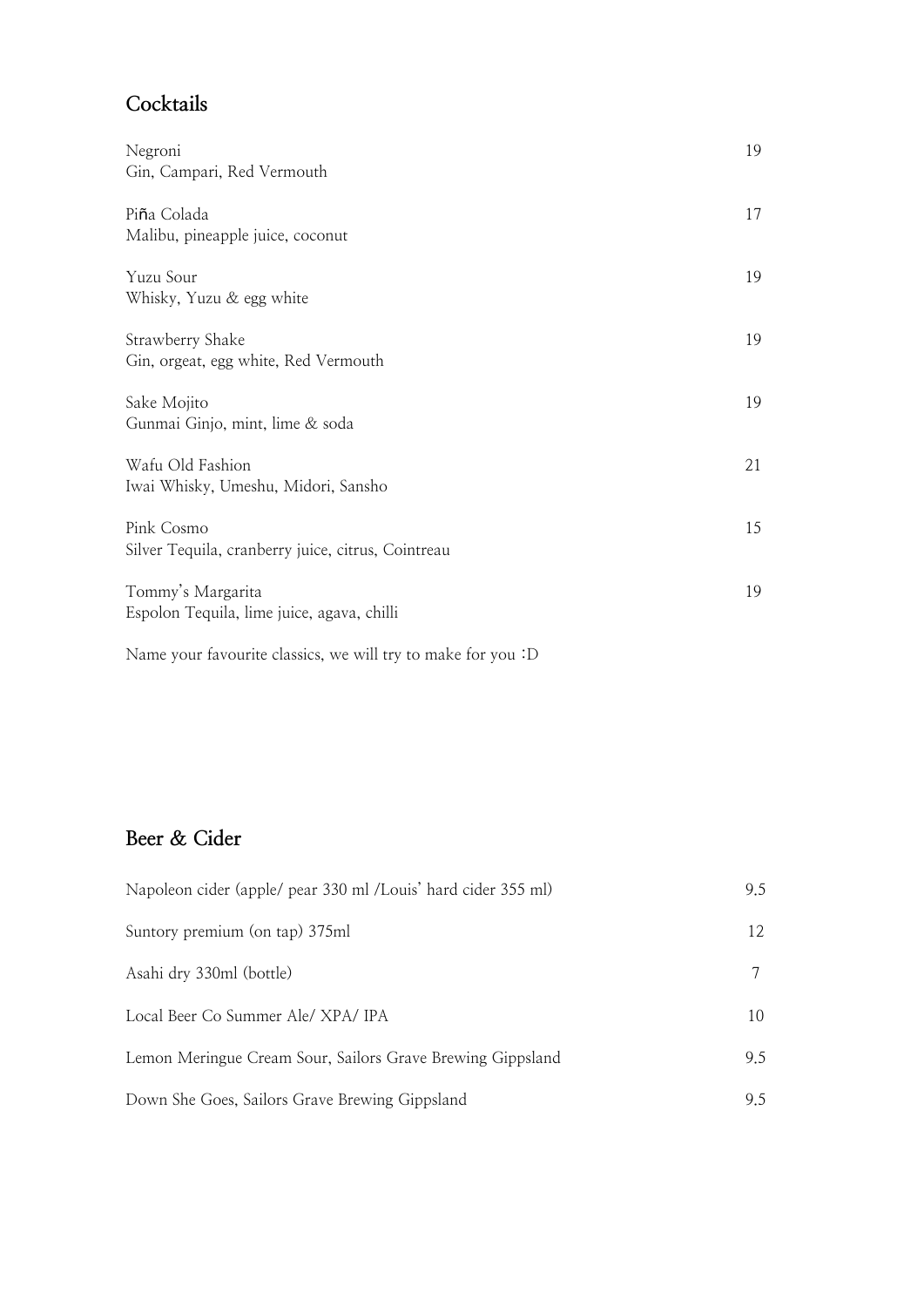# **Seasonal Single Vineyard**

#### To explore some limited edition and cellar door only wines from Region Victoria in Urban restaurant we are bringing Indigo Vineyard from Beechworth to Mr Joe Stocks are limited

| 2019 Indigo Pinot Grigio                                                                         | 48 |
|--------------------------------------------------------------------------------------------------|----|
| 2018 Indigo Chardonnay                                                                           | 52 |
| 2018 Indigo Hannaford Cabernets                                                                  | 52 |
| 2015 Indigo Secret Village Shiraz                                                                | 85 |
| NV Rutherglen Muscat by glass<br>-Cellar door only and dessert wine produced by Stanton & Kileen | 12 |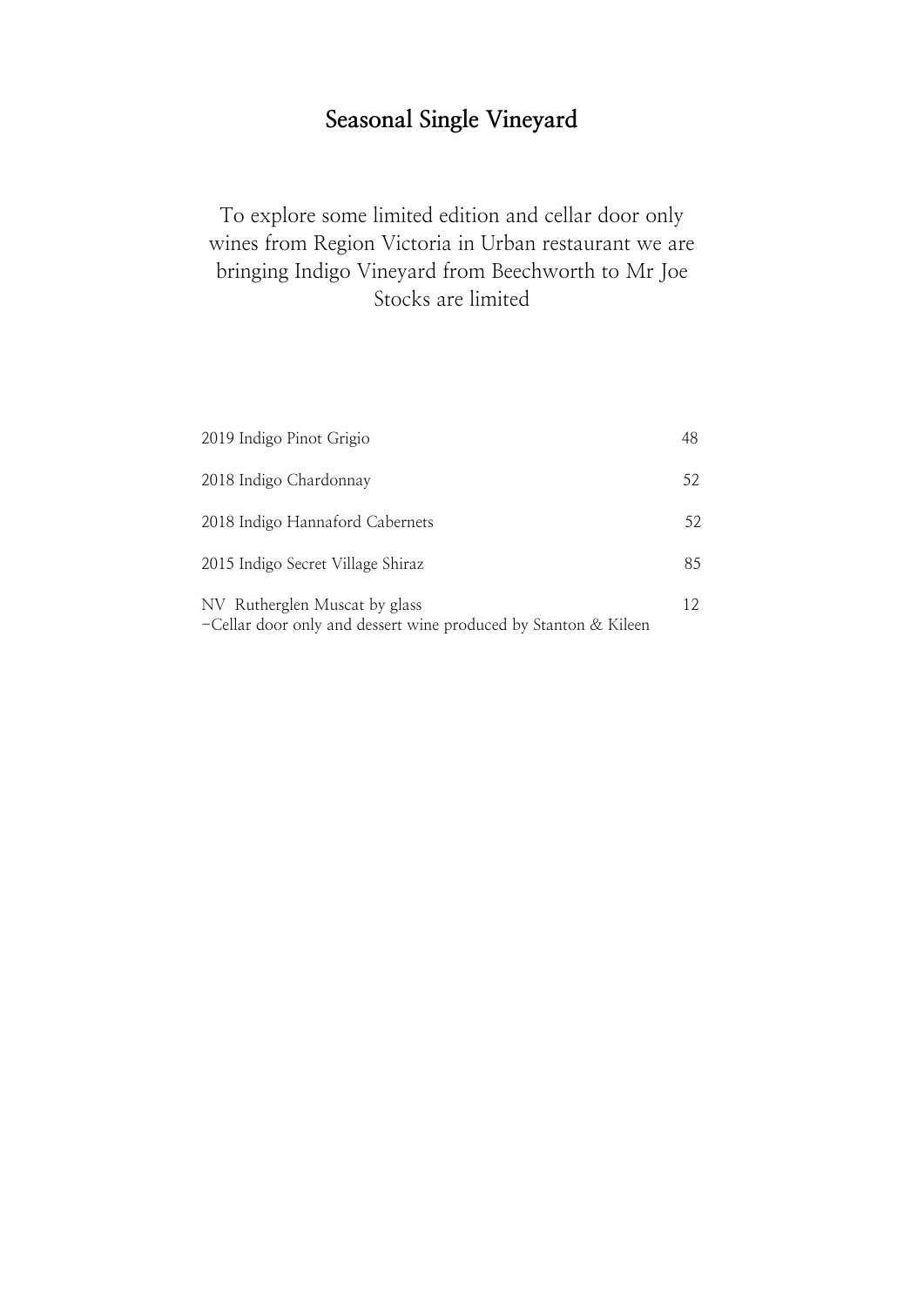#### Sparkling/White/Rose/Red 7/32 NV Billy Button Prosecco 2018 Soho Road Blanc de Blancs NV Andre Delorme Crémant de Bourgogne Blanc de Blanc Brut 2012 Kate Hill Cuvée Brut NV De Saint-Gall Cuvée Brut King Valley, VIC Bellarine Peninsula,VIC Burgundy, France Coal Valley, TAS Champagne, France **White** NV Johnny Q Moscato 2021 Liz Heidenreich Watervale Riesling 2021 Provenance Riesling 2019 Kate Hill Riesling 2021 Felton Road Bannockburn Riesling 2018 Domain Schlumberger Les Prince Abbes Riesling 2018 Ros Ritchie Estate Dead Man's Hill Gewurztraminer 2020 Juniper Small Batch Fiano 2021 Billy Button the honest Fiano 2019 Indigo Pinot Grigo 2021 Lethbridge Pinot Grigo 2021 Ben Haines Riesling Semillon Vigonier 2020 Singlefile Run Free Sauvignon Blanc 2019 Bass River Sauvignon Blanc 2021 Eldridge Estate Fumé Blanc Sauvignon Blanc 2019 Le Bon Chardonnay 2020 Maressa Chardonnay 2018 Balgownie Estate Black Label Chardonnay 2021 Giant Steps Chardonnay 2019 Fraser Gallop Estate Parterre Chardonnay 2020 Domain Oudin Chardonnay South Eatern Australia Clare Valley, SA Henty, VIC Coal Valley, TAS Central Otago, NZ Alsace, France Mansfield, VIC Margaret River, WA Alpine Valley, VIC Beechworth, VIC Geelong, VIC Yarra Valley, VIC Great Southern, WA Gippsland, VIC Mornington,VIC Yarra Valley, VIC Mornington, VIC Yarra Valley, VIC Yarra Valley, VIC Margaret River, WA Chablis, France **Rose & Amber** 2020 Hahndorf Hill Rose 2020 Rameau d'or Petit Amour Rose 2018 Save Our Souls Skin on Skin Chardonnay Adelaide Hills, SA Méditérranée , France Mornington, VIC **Red** Yarra Valley, VIC 8/32 48 12/58 73 83 90 53 13/50 63 48 15/70 58 50 11/50 70 50 13/63 52 75 80 100 50 12/58 73 56 10/50 78 68 90 160

| 2020 Seville Estate Sewn Pinot Noir      | Yarra Valley, VIC     | 56    |
|------------------------------------------|-----------------------|-------|
| 2020 La Petite Perriere Pinot Noir       | Loire Valley, France  | 53    |
| 2020 Rob Hall Pinot Noir                 | Yarra Valley, VIC     | 13/63 |
| 2021 Lethbridge Menage a Noir Pinot Noir | Geelong, VIC          | 70    |
| 2020 Red Claw Pinot Noir                 | Mornington, VIC       | 75    |
| 2020 Nanny Goat Pinot Noir               | Central Otago, NZ     | 98    |
| 2021 Save Our Souls Sangiovese           | Yarra Valley, VIC     | 60    |
| 2020 Félicette Grenache                  | IGP Pays d'Oc, France | 11/48 |
| 2020 The Other Wine Co Grenache          | McLaren Vale, SA      | 65    |
|                                          |                       |       |

**House Wine**

#### **Sparkling**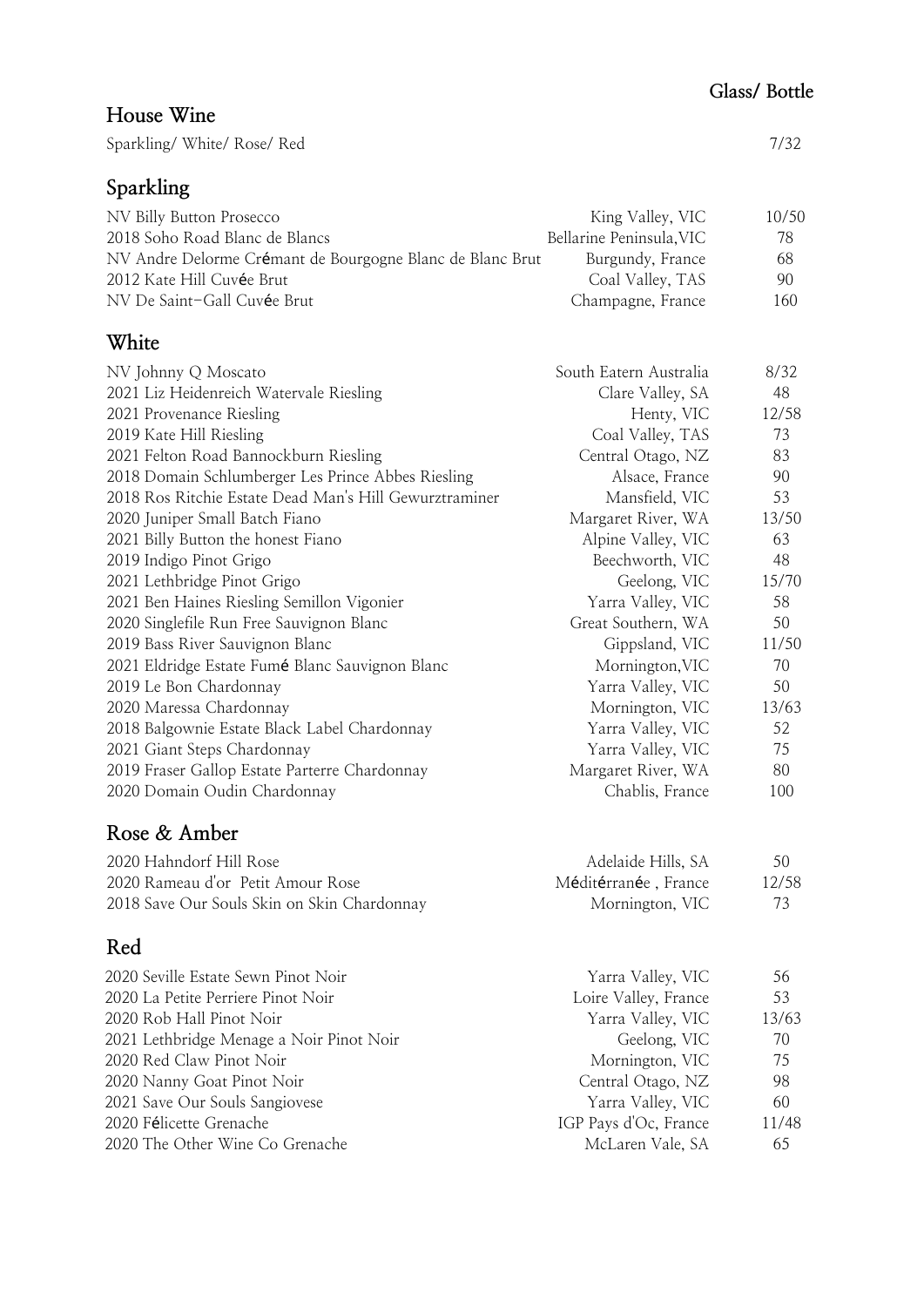# **Red**

| 2016 Ottelia Cabernet Sauvignon                                | Coonawarra, SA         | 68    |
|----------------------------------------------------------------|------------------------|-------|
| 2015 Domain A Petit 'a' Cabernet Sauvignon Merlot Petit Verdot | Coal Valley, TAS       | 90    |
| 2017 Delas Saint Esprit Syrah Grenache                         | Cotes du Rhone, France | 55    |
| 2019 Turkey Flat Butchers Block Shiraz                         | Barossa Valley, SA     | 48    |
| 2019 Buckshot Vineyard Shiraz                                  | Heathcote, VIC         | 13/63 |
| 2019 Sutton Grange Fairbank Syrah                              | Central Victoria, VIC  | 70    |
| 2021 Ben Haines Syrah                                          | Grampians, VIC         | 80    |
| 2017 Craiglee JADV Shiraz Viognier                             | Sunbury, VIC           | 95    |
| 2018 Maxwell Little Demon Shiraz Grenache Mourvedre            | McLaren Vale, SA       | 45    |
|                                                                |                        |       |

# **Sake**

| Ippin Junmai Ginjo 120ml                   | 12.5 |
|--------------------------------------------|------|
| Ippin Junmai Daiginjo 120ml                | 16.5 |
| Sparkling Sake - Ippongi Utagebiyori 270ml |      |
| Hakutsuru Genshu Plum Wine 60ml            |      |
| Ippin Awase Yuzushu 60ml                   |      |

# **Whisky**

| Chivas Regal aged 12 years                            |     |
|-------------------------------------------------------|-----|
| Jack Daniel's old No.7 Tennessee                      |     |
| Hellyer Road Slightly Peated aged 15 years - Tasmania | 22. |
| Overeem Single Malt Port Cask Matured - Tasmania      | 25. |
| Iwai Tradition Blended Whisky - Japan                 | 16  |
| The Shinobu Blended Whisky - Japan                    | 15  |
|                                                       |     |

# **Gin**

| Bombay Dry Gin                      | 10. |
|-------------------------------------|-----|
| Four Pillars Rare Dry Gin           |     |
| Brogan's way Everyday Salvation Gin | 14  |
| Hendrick's Gin                      | 14  |